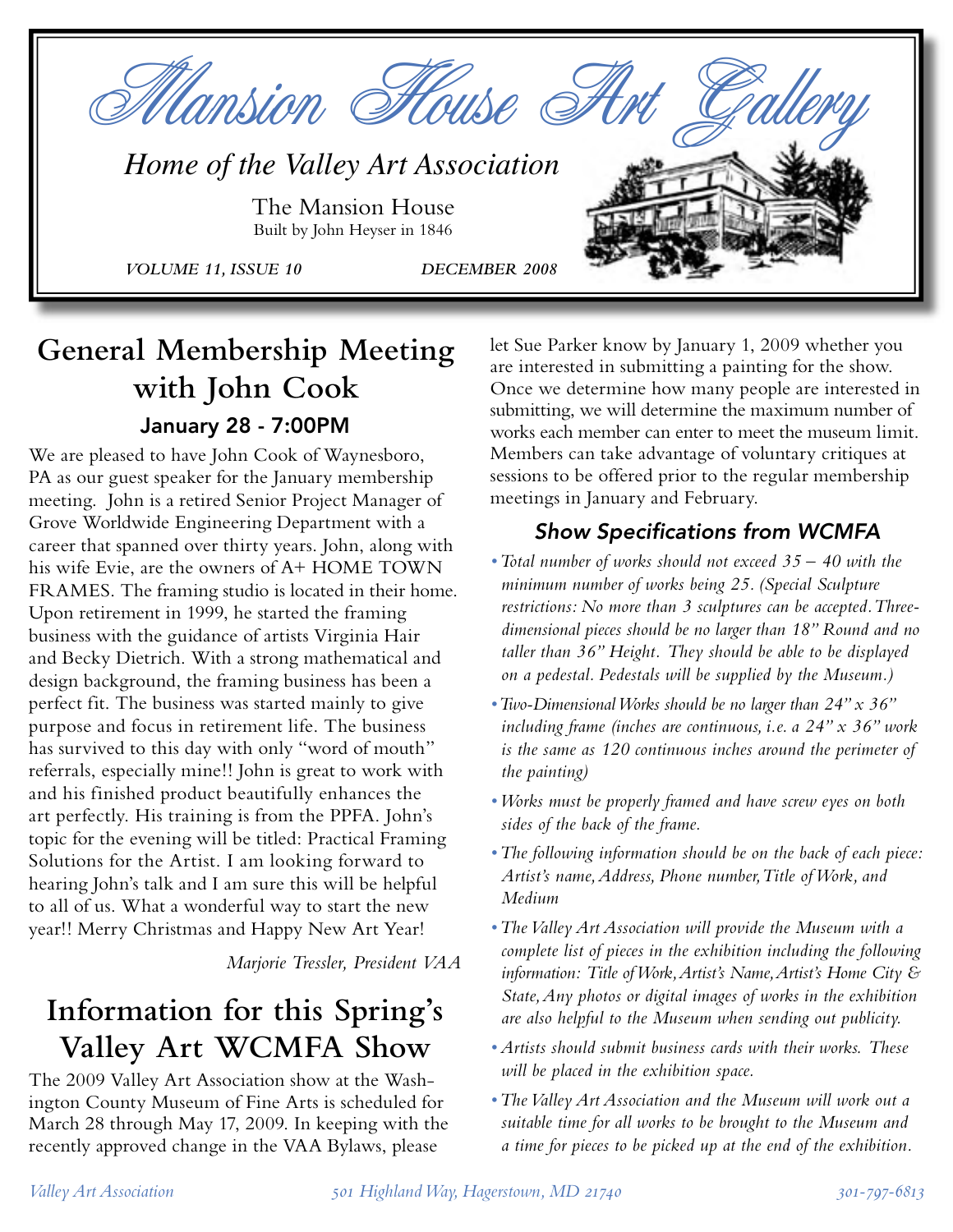## **Shows**

## **NORTH GALLERY SHOWS**

- All-Member Show "BEST OF THE BEST" DECEMBER 5-JANUARY 11, 2009. Members will continue exhibiting their "best" pieces. The tree lighting on Friday, December 5 will serve as the reception for this show.
- All-Member Show "WINTER EXHIBIT" JANUARY 16-MARCH 1, 2009. Artwork needs to be at the Mansion House by Sunday, January 11th.

## **ADDITIONAL AREA SHOWS**

- Linda Pedersen Solo Show -
- "THE RHYTHM OF LIFE" Presently running through December 13 at the Wallspace Gallery on Rte 30 in Chambersburg. The hours are: M-F 10-5, Sat. 10-2. For more info go to www.wallspace.com.
- Tina Stonestreet Solo Show -
- "COLOR DREAMSCAPES" featuring abstract acrylic and mixed-media. NOVEMBER 30-DECEMBER 30, 2008. This show is at Ranazul Gallery and Restaurant (Formerly: blue frog), 8171 Maple Lawn Blvd., Suite 170, Maple Lawn, MD. A champagne and food

reception will be offered December 14 from 4-5PM. If anyone is interested in contacting this space to have a show please contact Chad Price, Marketing Director, at 1-301-498-9666 (www.ranazul.us). Ranazul Gallery handles the art sales, has a 20% commission, sends out 500 invitations per show, and provides receptions.

#### Art in the Hallways at the Washington County Hospital

- DECEMBER Artists of the Month are **Ted and Lucille Murray**.
- JANUARY Artist of the Month is **David Ross**.

Questions on Art in the Hallways should be directed to Lucy Ecker at: 301-733-5320 or a1nanaecker@aol.com.

### Waynesboro Hospital Art Works

- DECEMBER Artist of the Month is **Evie Cook**.
- JANUARY Artists of the Month are **Chris and Joan Fries**.

### Chambersburg Hospital Artist of the Month

- DECEMBER Artist of the Month is **Virginia Hair**.
- JANUARY Artist of the Month is **Cindy Smith**.

## **Twentieth Century Still Life and American Watercolors at the WCMFA**

The Museum's Smith Gallery will display examples of stilllife paintings from the Twentieth Century. On view November 22, 2008 through February 8, 2009. Also, the exhibition American Watercolors: 1860-1930 from the Lewis C. Allen Collection showcases the evolution of watercolor painting in America. This exhibition will be on view November 15, 2008 until January 25, 2009.

# **Awards**

#### Congratulations to Donna Mason for Her Honorable Mention-

Donna Mason recently won Honorable Mention for her painting *"What's Your Favorite Color"* at the National Arts Program Exhibit for Johns Hopkins Medicine in Baltimore, MD. The Exhibit runs from November 5 to December 31, 2008 at the Johns Hopkins School of Medicine Campus, Turner Auditorium, and displays 300 works of art. At the close of the show Donna's painting will be permanently exhibited at the new Hackerman-Patz Patient and Family Pavilion of the Kimmel Cancer Center.

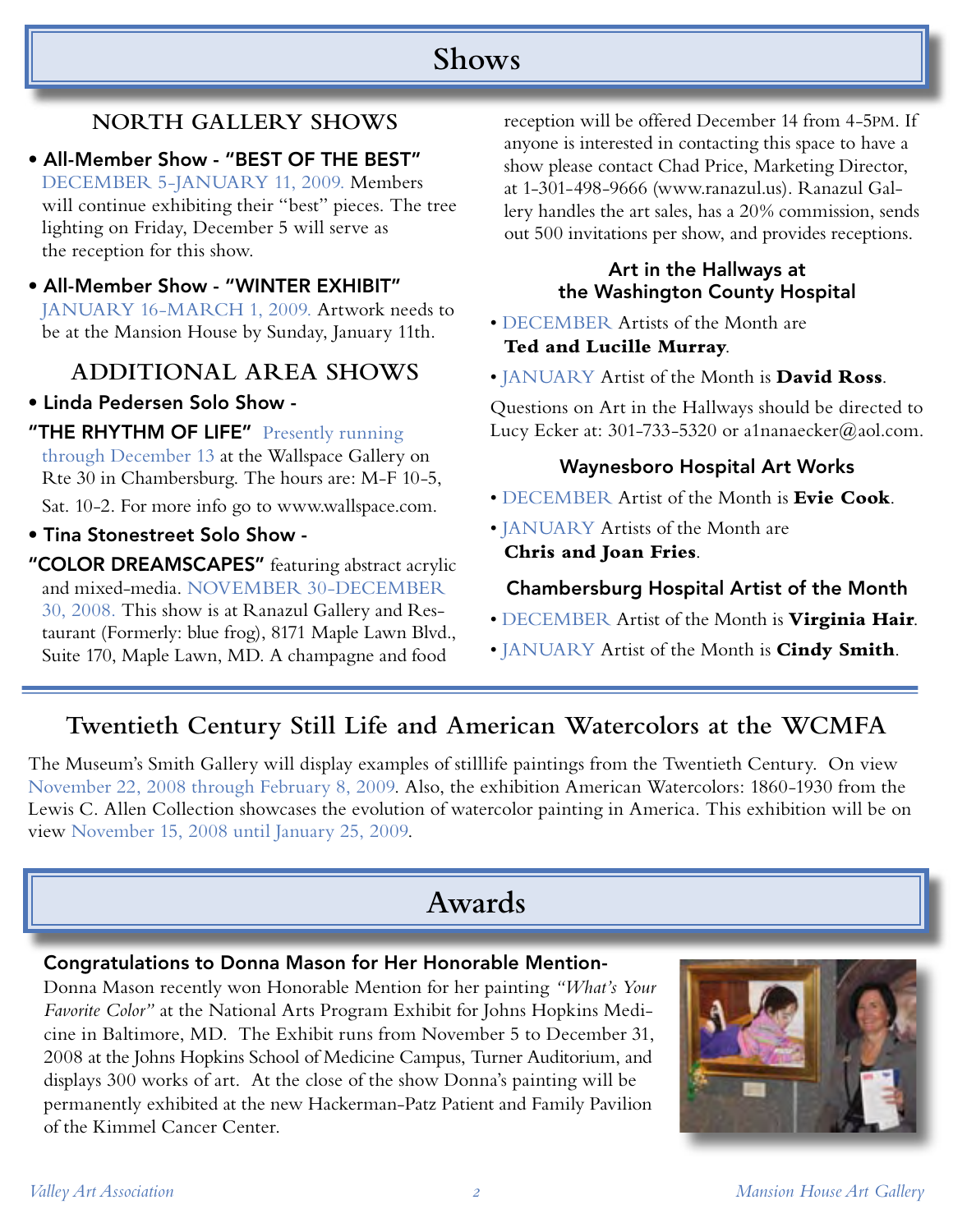# **Awards Continued**

#### Congratulations to LaVerne Hill for Her Multiple Art Accomplishments-

LaVerne Hill's painting acrylic gouache painting "Wolves" has been selected for the Small Works of North America 2008 Exhibtion and Sale at the Greenwich Workshop Gallery in Fairfield Connecticut, as well as, online. The Greenwich Workshop event invites the top 40 artists selected to have their entries published in the spring 2009 small works fine art edition catalogue, which will be distributed through fine art dealers network across North America.

# **General Member News**

Annual City Illumination Festivities - The Mansion House Gallery will be open in conjunction with the Hagerstown's City Park Illumination and Tree Lighting Ceremony on Friday, December 5 from 7-9 PM. It will be held the day before our Holiday Party which is scheduled for that Saturday. We expect at least 100 people to visit during the ceremonies. Therefore, we need your help for this event!!! Please contact Marjorie Tressler or Sue Parker.

## **GALLERY MEETING**

All gallery members are asked to attend the Gallery Meeting the evening of Thursday, January 15th at 6:30PM.

2008 Holiday Party - Please join us for the Annual VAA Holiday Party to be held here at the Mansion House on Saturday Dec. 6 from 6-9 PM. Light fare provided by members and entertainment will be in store for all who attend. Food can be dropped off at the Mansion House during the day (11AM - 4PM) or brought with you (prior to 7PM) that evening.

Donation Needed for Veterans - We are still asking for donations of art materials, brushes, paint (all types), clay, canvases, and water type paper for the military veterans at the Martinsburg Veterans Center. These supplies will be collected at the Holiday Party. Instead of gifts for exchange with our own members, we are asking that you bring art supplies to place in the box that will be sent to the patients.

Thank You to Meredith Design for the spectacular Christmas Decor that Laurie put together this year. We had numerous nice responses and compliments during our open house. We also need to give many thanks to Janie Molthrup and Marie McCafferty for all of their long hours helping Laurie pull this off for our club. It is dedication like this that makes a club like ours work so well and keeps the true "art spirit" alive!!!! You can't help but feel the Christmas Spirit when you enter the doors of the Mansion House this year.

# **"WINTER EXHIBIT" Member Show Registration**

| Name -                  | <b>Phone Number -.</b> |  |       |
|-------------------------|------------------------|--|-------|
| <b>Painting Title -</b> | Size -                 |  | Price |

If you plan to particiapate, send this form to Marie McCafferty at: 11029 Eastwood Drive, Hagerstown, MD 21742 with this form OR bring it to the November meeting. ALL ARTWORK NEEDS TO BE AT THE MANSION HOUSE BEFORE SUNDAY, JANUARY 11TH!